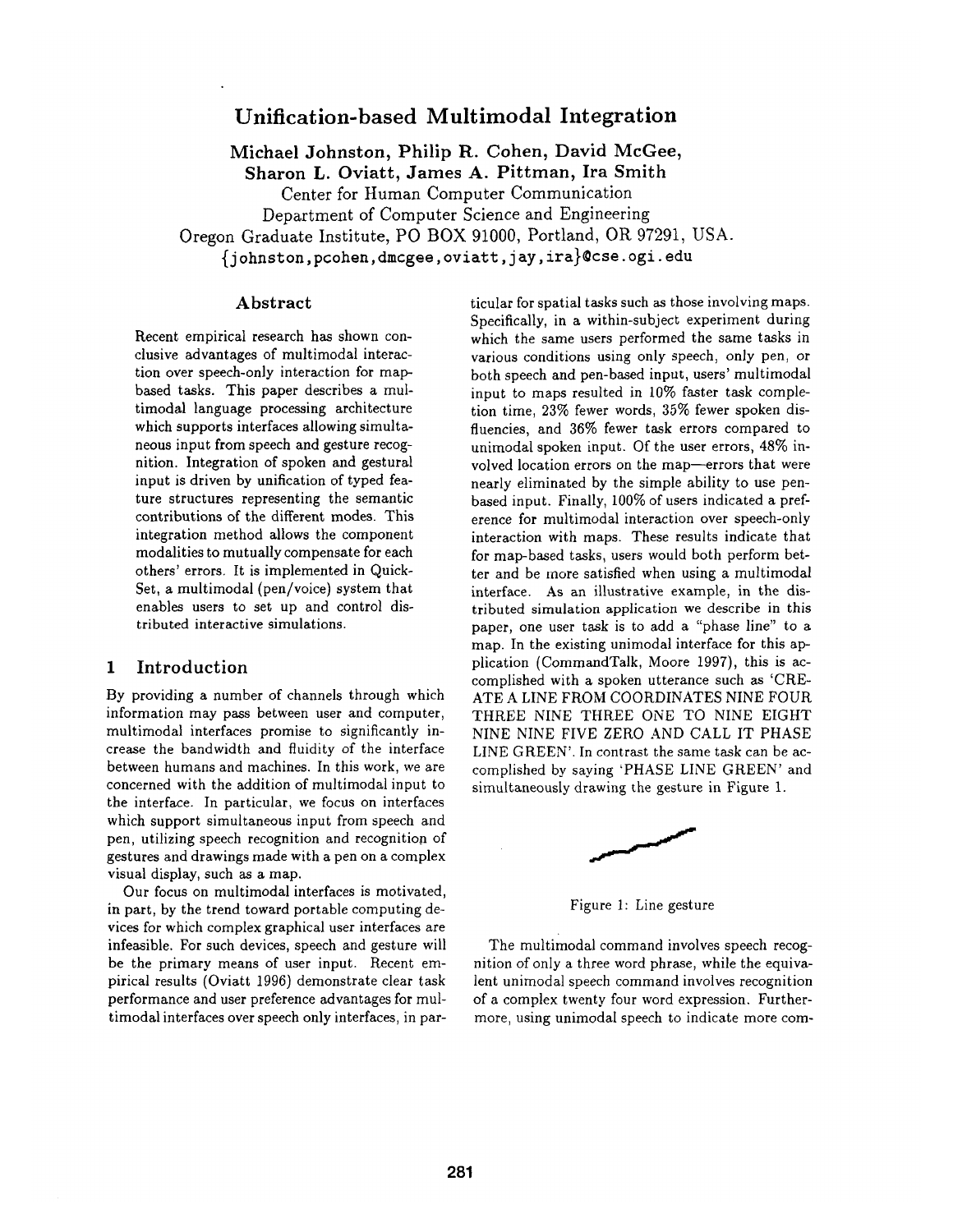plex spatial features such as routes and areas is practically infeasible if accuracy of shape is important.

Another significant advantage of multimodal over unimodal speech is that it allows the user to switch modes when environmental noise or security concerns make speech an unacceptable input medium, or for avoiding and repairing recognition errors (Oviatt and Van Gent 1996). Multimodality also offers the potential for input modes to mutually compensate for each others' errors. We will demonstrate hew, in our system, multimodal integration allows speech input to compensate for errors in gesture recognition and vice versa.

Systems capable of integration of speech and gesture have existed since the early 80's. One of the first such systems was the "Put-That-There" system (Bolt 1980). However, in the sixteen years since then, research on multimodal integration has not yielded a reusable scalable architecture for the *con*struction of multimodal systems that integrate gesture and voice. There are four major limiting factors in previous approaches to multimodal integration:

- (1) The majority of approaches limit the bandwidth of the gestural mode to simple deictic pointing gestures made with a mouse (Neal and Shapiro 1991, Cohen 1991, Cohen 1992, Brison and Vigouroux (ms.), Wauchope 1994) or with the hand (Koons et al 1993<sup>1</sup>).
- (ii) Most previous approaches have been primarily speech-driven<sup>2</sup>, treating gesture as a secondary dependent mode (Neal and Shapiro 1991, Cohen 1991, Cohen 1992, Brison and Vigouroux (ms.), Koons et al 1993, Wauchope 1994). In these systems, integration of gesture is triggered by the appearance of expressions in the speech stream whose reference needs to be resolved, such as definite and deictic noun phrases (e.g. 'this one', 'the red cube').
- (iii) None of the existing approaches provide a wellunderstood generally applicable common meaning representation for the different modes, or,
- (iv) A general and formally-welldefined mechanism for multimodal integration.

We present an approach to multimodal integration which overcomes these limiting factors. A wide base of continuous gestural input is supported and integration may be driven by either mode. Typed feature structures (Carpenter 1992) are used to provide a clearly defined and well understood common meaning representation for the modes, and multimodal integration is accomplished through unification.

# 2 Quickset: A Multimodal Interface for Distributed Interactive Simulation

The initial application of our multimodal interface architecture has been in the development of the QuickSet system, an interface for setting up and interacting with distributed interactive simulations. QuickSet provides a portal into LeatherNet<sup>3</sup>, a simulation system used for the training of US Marine Corps platoon leaders. LeatherNet simulates training exercises using the ModSAF simulator (Courtemanche and Ceranowicz 1995) and supports 3D visualization of the simulated exercises using CommandVu (Clarkson and Yi 1996). SRI International's CommandTalk provides a unimodal spoken interface to LeatherNet (Moore et al 1997).

QuickSet is a distributed system consisting of a collection of agents that communicate through the Open Agent Architecture<sup>4</sup> (Cohen et al 1994). It runs on both desktop and hand-held PCs under Windows 95, communicating over wired and wireless LANs (respectively), or modem links. The wireless hand-held unit is a 3-1b Fujitsu Stylistic 1000 (Figure 2). We have also developed a Java-based QuickSet agent that provides a portal to the simulation over the World Wide Web. The QuickSet user interface displays a map of the terrain on which the simulated military exercise is to take place (Figure 2). The user can gesture and draw directly on the map with the pen and simultaneously issue spoken commands. Units and objectives can be laid down on the map by speaking their name and gesturing on the desired location. The map can also be annotated with line features such as barbed wire and fortified lines, and area features such as minefields and landing zones. These are created by drawing the appropriate spatial feature on the map and speak-

I Koons et al 1993 describe two different systems. The first uses input from hand gestures and eye gaze in order to aid in determining the reference of noun phrases in the speech stream. The second allows users to manipulate objects in a blocks world using iconic and pantomimic gestures in addition to deictic gestures.

 $2^2$ More precisely, they are 'verbal language'-driven. Either spoken or typed linguistic expressions are the driving force of interpretation.

<sup>&</sup>lt;sup>3</sup>LeatherNet is currently being developed by the Naval Command, Control and Ocean Surveillance Center (NCCOSC) Research, Development, Test and Evaluation Division (NRaD) in coordination with a number of contractors.

<sup>4</sup>Open Agent Architecture is a trademark of SRI International.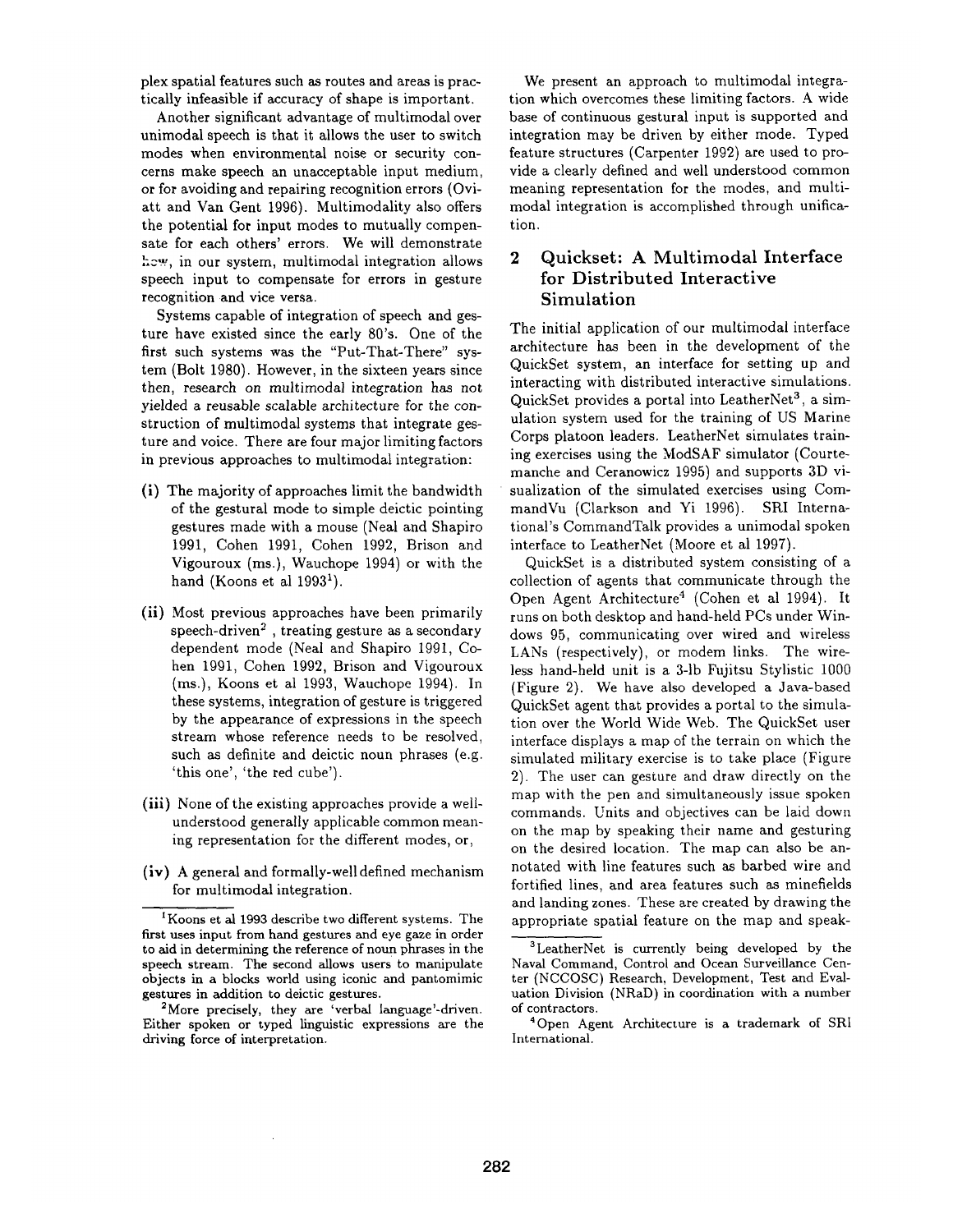

Figure 2: The QuickSet user interface

ing its name. Units, objectives, and lines can also be generated using unimodal gestures by drawing their map symbols in the desired location. Orders can be assigned to units, for example, in Figure 2 an M1A1 platoon on the bottom left has been assigned a route to follow. This order is created multimodally by drawing the curved route and saying 'WHISKEY FOUR SIX FOLLOW THIS ROUTE'. As entities are created and assigned orders they are displayed on the UI and automatically instantiated in a simulation database maintained by the ModSAF simulator.

Speech recognition operates in either a click-tospeak mode, in which the microphone is activated when the pen is placed on the screen, or open microphone mode. The speech recognition agent is built using a continuous speaker-independent recognizer commercially available from IBM.

When the user draws or gestures on the map, the resulting electronic 'ink' is passed to a gesture recognition agent, which utilizes both a neural network and a set of hidden Markov models. The ink is sizenormalized, centered in a 2D image, and fed into the neural network as pixels, as well as being smoothed, resampled, converted to deltas, and fed to the HMM recognizer. The gesture recognizer currently recognizes a total of twenty six different gestures, some of which are illustrated in Figure 3. They include various military map symbols such as platoon, mortar, and fortified line, editing gestures such as deletion, and spatial features such as routes and areas.



Figure 3: Example symbols and gestures

As with all recognition technologies, gesture recognition may result in errors. One of the factors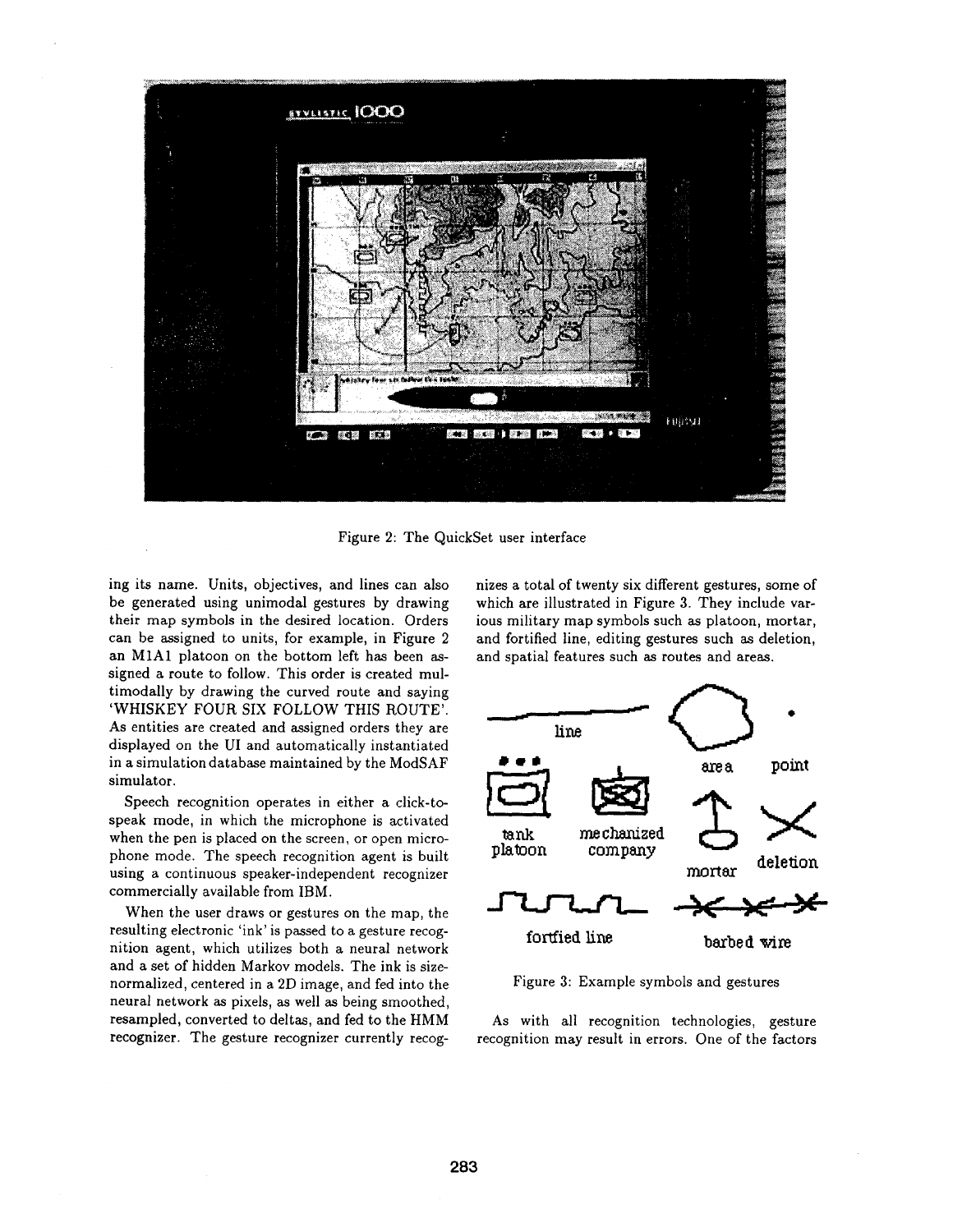contributing to this is that routes and areas do not have signature shapes that can be used to identify them and are frequently confused (Figure 4).



Figure 4: Pen drawings of routes and areas

Another contributing factor is that users' pen input is often sloppy (Figure 5) and map symbols can be confused among themselves and with route and area gestures.



Figure 5: Typical pen input from real users

Given the potential for error, the gesture recognizer issues not just a single interpretation, but a series of potential interpretations ranked with respect to probability. The correct interpretation is frequently determined as a result of multimodal integration, as illustrated below<sup>5</sup>.

## 3 A Unification-based Architecture for Multimodal Integration

One the most significant challenges facing the development of effective multimodal interfaces concerns the integration of input from different modes. Input signals from each of the modes can be assigned meanings. The problem is to work out how to combine the meanings contributed by each of the modes in order to determine what the user actually intends to communicate.

To model this integration, we utilize a unification operation over typed feature structures (Carpenter 1990, 1992, Pollard and Sag 1987, Calder 1987, King 1989, Moshier 1988). Unification is an operation that determines the consistency of two pieces of partial information, and if they are consistent combines them into a single result. As such, it is ideally suited to the task at hand, in which we want to determine whether a given piece of gestural input is compatible with a given piece of spoken input, and if they are compatible, to combine the two inputs into a single result that can be interpreted by the system.

The use of feature structures as a semantic representation framework facilitates the specification of partial meanings. Spoken or gestural input which partially specifies a command can be represented as an underspecified feature structure in which certain features are not instantiated. The adoption of typed feature structures facilitates the statement of constraints on integration. For example, if a given speech input can be integrated with a line gesture, it can be assigned a feature structure with an underspecified location feature whose value is required to be of type *line.* 



Figure 6: Multimodal integration architecture

Figure 6 presents the main agents involved in the QuickSet system. Spoken and gestural input originates in the user interface client agent and it is passed on to the speech recognition and gesture recognition agents respectively. The natural language agent uses a parser implemented in Prolog to parse strings that originate from the speech recognition agent and assign typed feature structures to

<sup>&</sup>lt;sup>5</sup>See Wahlster 1991 for discussion of the role of dialog in resolving ambiguous gestures.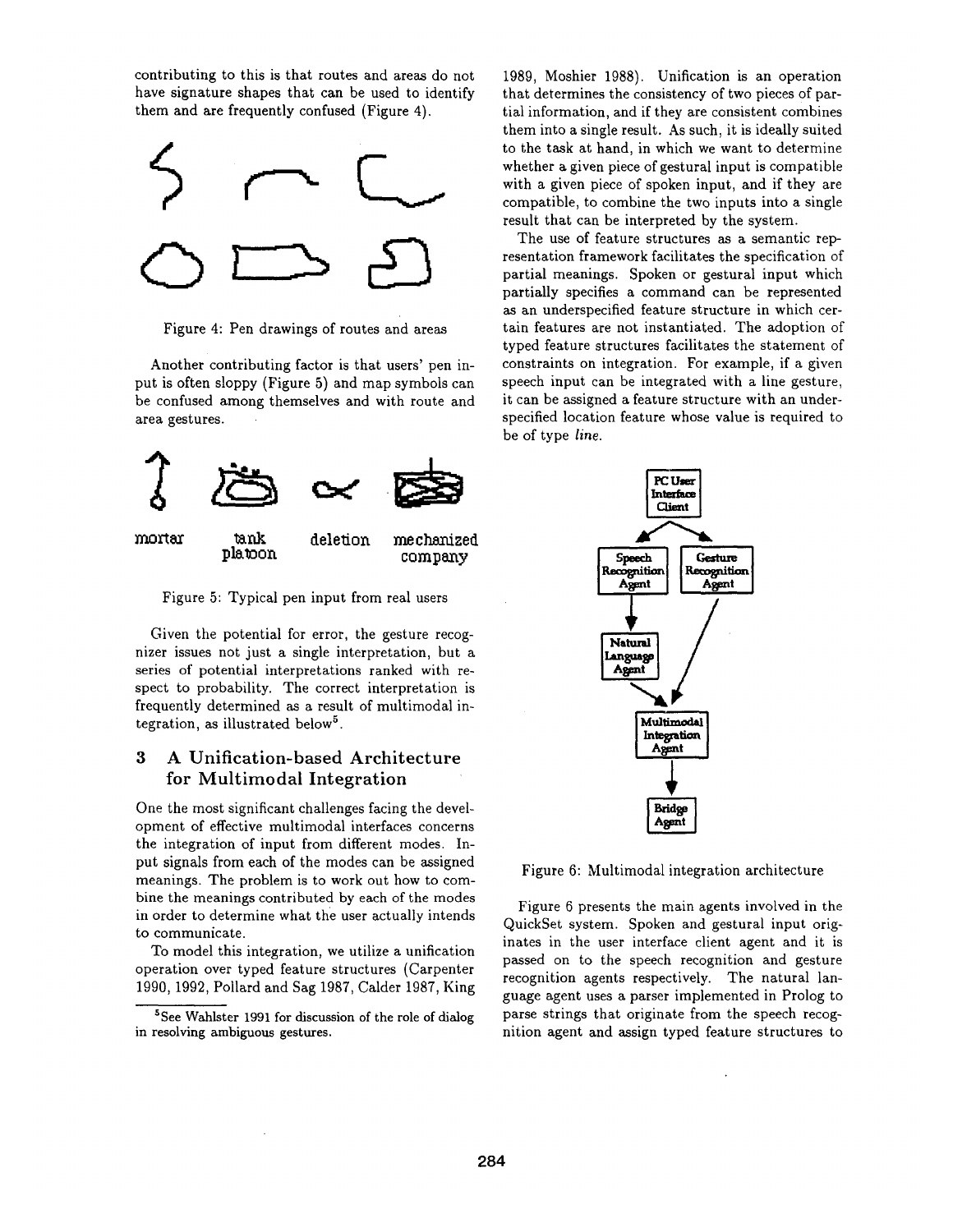them. The potential interpretations of gesture from the gesture recognition agent are also represented as typed feature structures. The multimodal integration agent determines and ranks potential unifications of spoken and gestural input and issues complete commands to the bridge agent. The bridge agent accepts commands in the form of typed feature structures and translates them into commands for whichever applications the system is providing an interface to.

For example, if the user utters 'M1A1 PLA-TOON', the name of a particular type of tank platoon, the natural language agent assigns this phrase the feature structure in Figure 7. The type of each feature structure is indicated in italics at its bottom right or left corner.



### Figure 7: Feature structure for 'M1A1 PLATOON'

Since QuickSet is a task-based system directed toward setting up a scenario for simulation, this phrase is interpreted as a partially specified unit creation command. Before it can be executed, it needs a location feature indicating where to create the unit, which is provided by the user's gesturing on the screen. The user's ink is likely to be assigned a number of interpretations, for example, both a point interpretation and a line interpretation, which the gesture recognition agent assigns typed feature structures (see Figures 8 and 9). Interpretations of gestures as location features are assigned a general *command* type which unifies with all of commands taken by the system.

$$
\begin{bmatrix} \text{location}: & \left[ \begin{array}{c} \text{xcoord}: 95305 \\ \text{xcoord}: 94365 \end{array} \right]_{point} \end{bmatrix}
$$

Figure 8: Point interpretation of gesture



Figure 9: Line interpretation of gesture

The task of the integrator agent is to field incoming typed feature structures representing interpretations of speech and of gesture, identify the best potential interpretation, multimodal or unimodal, and

issue a typed feature structure representing the preferred interpretation to the bridge agent, which will execute the command. This involves parsing of the speech and gesture streams in order to determine potential multimodal integrations. Two factors guide this: tagging of speech and gesture as either complete or partial and examination of time stamps associated with speech and gesture.

Speech or gesture input is marked as complete if it provides a full command specification and therefore does not need to be integrated with another mode. Speech or gesture marked as partial needs to be integrated with another mode in order to derive an executable command.

Empirical study of the nature of multimodal interaction has shown that speech typically follows gesture within a window of a three to four seconds while gesture following speech is very uncommon (Oviatt et al 97). Therefore, in our multimodal architecture, the integrator temporally licenses integration of speech and gesture if their time intervals overlap, or if the onset of the speech signal is within a brief time window following the end of gesture. Speech and gesture are integrated appropriately even if the integrator agent receives them in a different order from their actual order of occurrence. If speech is temporally compatible with gesture, in this respect, then the integrator takes the sets of interpretations for both speech and gesture, and for each pairing in the product set attempts to unify the two feature structures. The probability of each multimodal interpretation in the resulting set licensed by unification is determined by multiplying the probabilities assigned to the speech and gesture interpretations.

In the example case above, both speech and gesture have only partial interpretations, one for speech, and two for gesture. Since the speech interpretation (Figure 7) requires its location feature to be of type *point,* only unification with the point interpretation of the gesture will succeed and be passed on as a valid multimodal interpretation (Figure 10).



Figure 10: Multimodal interpretation

The ambiguity of interpretation of the gesture was resolved by integration with speech which in this case required a location feature of type *point.* If the spoken command had instead been 'BARBED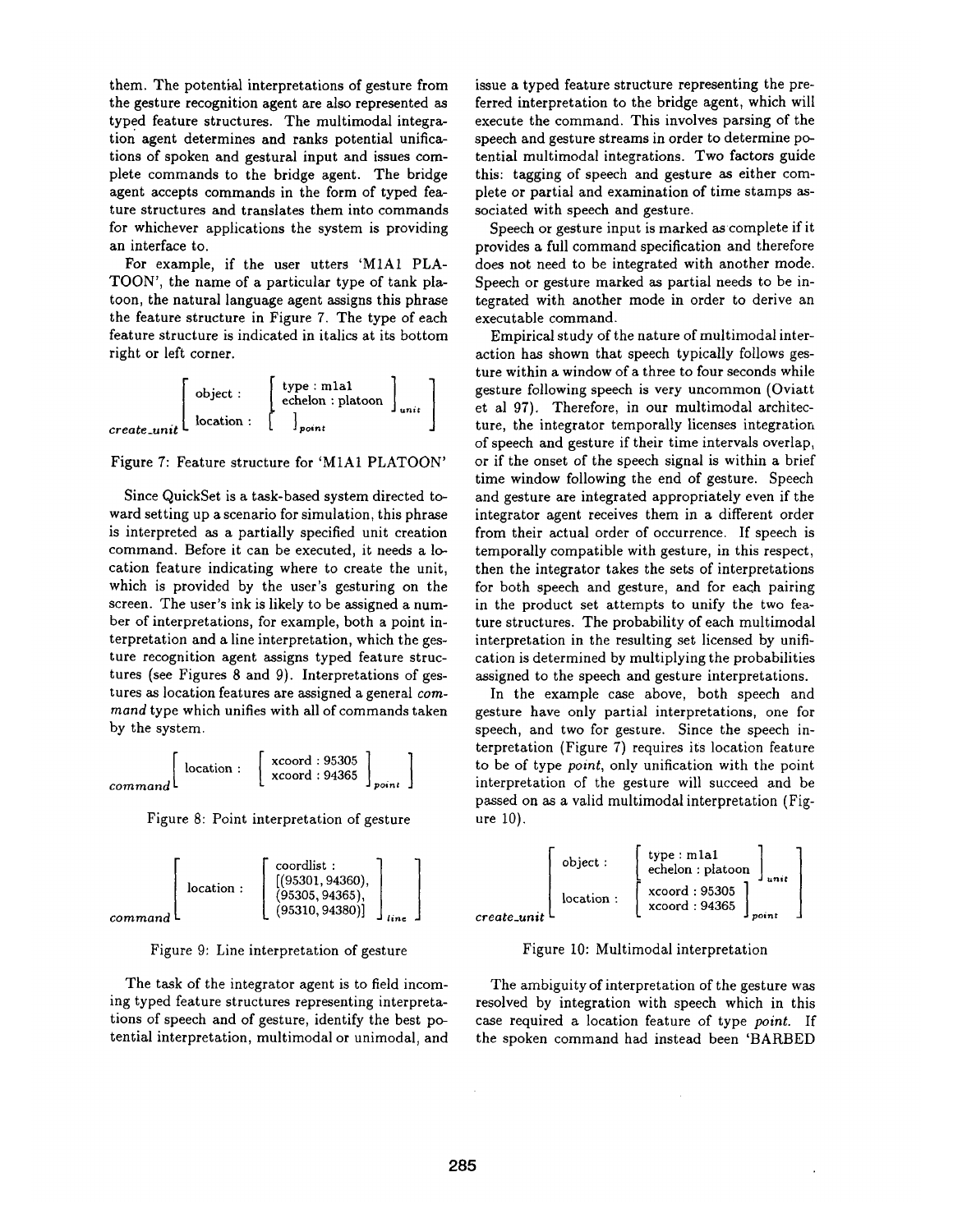WIRE' it would have been assigned the feature structure in Figure 11. This structure would only unify with the line interpretation of gesture resulting in the interpretation in Figure 12.



Figure 11: Feature structure for 'BARBED WIRE'



Figure 12: Multimodal line creation

Similarly, if the spoken command described an area, for example an 'ANTI TANK MINEFIELD' , it would only unify with an interpretation of gesture as an area designation. In each case the unificationbased integration strategy compensates for errors in gesture recognition through type constraints on the values of features.

Gesture also compensates for errors in speech recognition. In the open microphone mode, where the user does not have to gesture in order to speak, spurious speech recognition errors are more common than with click-to-speak, but are frequently rejected by the system because of the absence of a compatible gesture for integration. For example, if the system spuriously recognizes 'M1A1 PLATOON', but there is no overlapping or immediately preceding gesture to provide the location, the speech will be ignored. The architecture also supports selection among nbest speech recognition results on the basis of the preferred gesture recognition. In the future, n-best recognition results will be available from the recognizer, and we will further examine the potential for gesture to help select among speech recognition alternatives.

Since speech may follow gesture, and since even simultaneously produced speech and gesture are processed sequentially, the integrator cannot execute what appears to be a complete unimodal command on receiving it, in case it is immediately followed by input from the other mode suggesting a multimodal interpretation. If a given speech or gesture input has a set of interpretations including both partial and complete interpretations, the integrator agent waits for an incoming signal from the other mode. If no signal is forthcoming from the other mode within the time window, or if interpretations from the other mode do not integrate with any interpretations in the set, then the best of the complete unimodal interpretations from the original set is sent to the bridge agent.

For example, the gesture in Figure 13 is used for unimodal specification of the location of a fortified line. If recognition is successful the gesture agent would assign the gesture an interpretation like that in Figure 14.



Figure 13: Fortified line gesture



Figure 14: Unimodal fortified line feature structure

However, it might also receive an additional potential interpretation as a location feature of a more general line type (Figure 15).



Figure 15: Line feature structure

On receiving this set of interpretations, the integrator cannot immediately execute the complete interpretation to create a fortified line, even if it is assigned the highest probability by the recognizer, since speech contradicting this may immediately follow. For example, if overlapping with or just after the gesture, the user said 'BARBED WIRE' then the line feature interpretation would be preferred. If speech does not follow within the three to four second window, or following speech does not integrate with the gesture, then the unimodal interpretation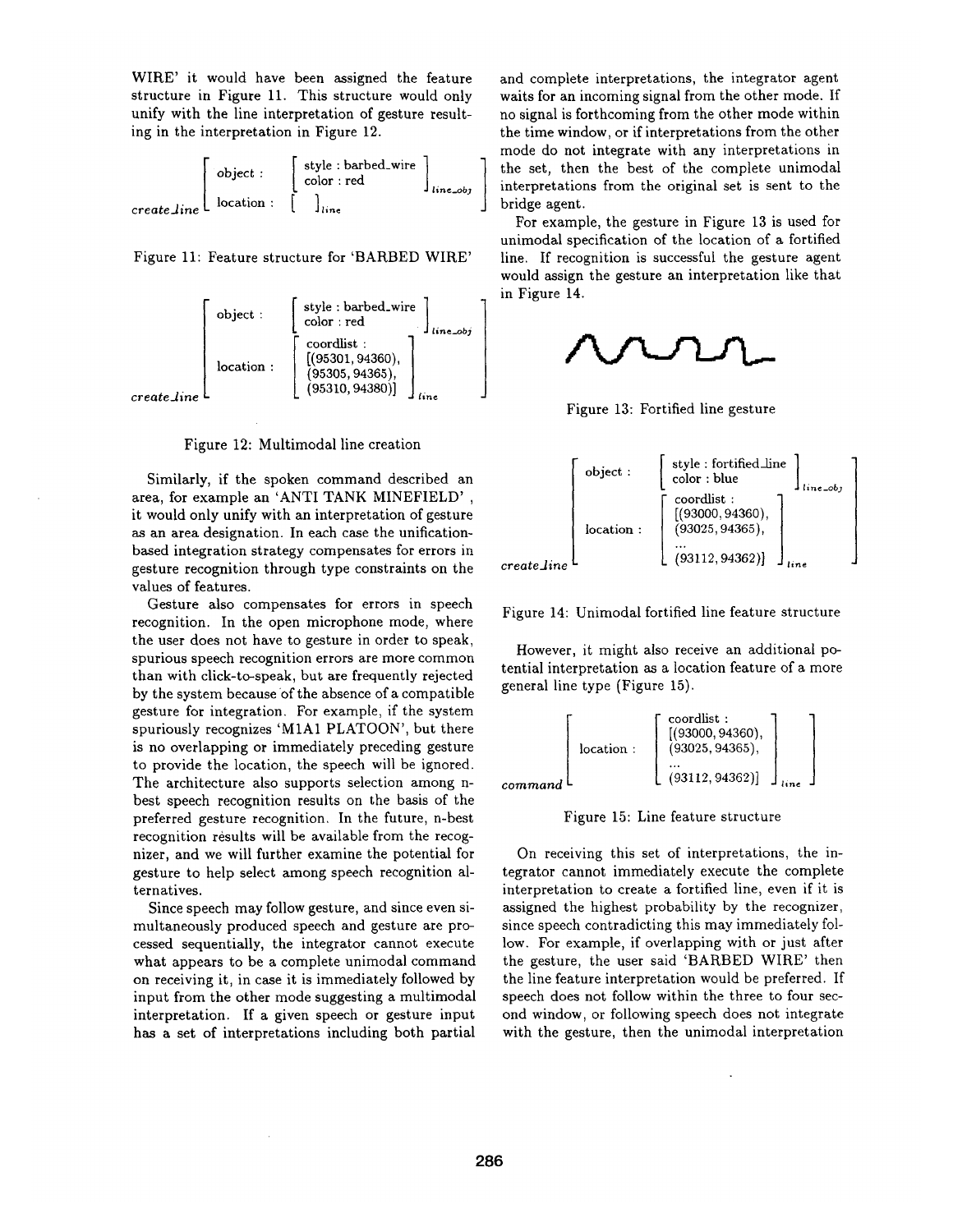is chosen. This approach embodies a preference for multimodal interpretations over unimodal ones, motivated by the possibility of unintended complete unimodal interpretations of gestures. After more detailed empirical investigation, this will be refined so that the possibility of integration weighs in favor of the multimodal interpretation, but it can still be beaten by a unimodal gestural interpretation with a significantly higher probability.

## **4 Conclusion**

We have presented an architecture for multimodal interfaces in which integration of speech and gesture is mediated and constrained by a unification operation over typed feature structures. Our approach supports a full spectrum of gestural input, not just deixis. It also can be driven by either mode and enables a wide and flexible range of interactions. Complete commands can originate in a single mode yielding unimodal spoken and gestural commands, or in a combination of modes yielding multimodal commands, in which speech and gesture are able to contribute either the predicate or the arguments of the command. This architecture allows the modes to synergistically mutual compensate for each others' errors. We have informally observed that integration with speech does succeed in resolving ambiguous gestures. In the majority of cases, gestures will have multiple interpretations, but this is rarely apparent to the user, because the erroneous interpretations of gesture are screened out by the unification process. We have also observed that in the open microphone mode multimodality allows erroneous speech recognition results to be screened out. For the application tasks described here, we have observed a reduction in the length and complexity of spoken input, compared to the unimodal spoken interface to LeatherNet, informally reconfirming the empirical results of Oviatt et al 1997. For this family of applications at least, it appears to be the case that as part of a multimodal architecture, current speech recognition technology is sufficiently robust to support easy-to-use interfaces.

Vo and Wood 1996 present an approach to multimodal integration similar in spirit to that presented here in that it accepts a variety of gestures and is not solely speech-driven. However, we believe that unification of typed feature structures provides a more general, formally well-understood, and reusable mechanism for multimodal integration than the frame merging strategy that they describe. Cheyer and Julia (1995) sketch a system based on Oviatt's (1996) results but describe neither the integration strategy nor multimodal compensation.

QuickSet has undergone a form of pro-active evaluation in that its design is informed by detailed predictive modeling of how users interact multimodally and it incorporates the results of existing empirical studies of multimodal interaction (Oviatt 1996, Oviatt et al 1997). It has also undergone participatory design and user testing with the US Marine Corps at their training base at 29 Palms, California, with the US Army at the Royal Dragon exercise at Fort Bragg, North Carolina, and as part of the Command Center of the Future at NRaD.

Our initial application of this architecture has been to map-based tasks such as distributed simulation. It supports a fully-implemented usable system in which hundreds of different kinds of entities can be created and manipulated. We believe that the unification-based method described here will readily scale to larger tasks and is sufficiently general to support a wide variety of other application areas, including graphically-based information systems and editing of textual and graphical content. The architecture has already been successfully re-deployed in the construction of multimodal interface to health care information.

We are actively pursuing incorporation of statistically-derived heuristics and a more sophisticated dialogue model into the integration architecture. We are also developing a capability for automatic logging of spoken and gestural input in order to collect more fine-grained empirical data on the nature of multimodal interaction.

## 5 Acknowledgments

This work is supported in part by the Information Technology and Information Systems offices of DARPA under contract number DABT63-95-C-007, in part by ONR grant number N00014-95-1-1164, and has been done in collaboration with the US Navy's NCCOSC RDT&E Division (NRaD), Ascent Technologies, Mitre Corp., MRJ Corp., and SRI International.

## References

- Bolt, R. A., 1980. "Put-That-There" :Voice and gesture at the graphics interface. *Computer Graphics,* 14.3:262-270.
- Brison, E., and N. Vigouroux. (unpublished ms.). Multimodal references: A generic fusion process. URIT-URA CNRS. Universit Paul Sabatier, Toulouse, France.
- Calder, J. 1987. Typed unification for natural language processing. In E. Klein and J. van Benthem,